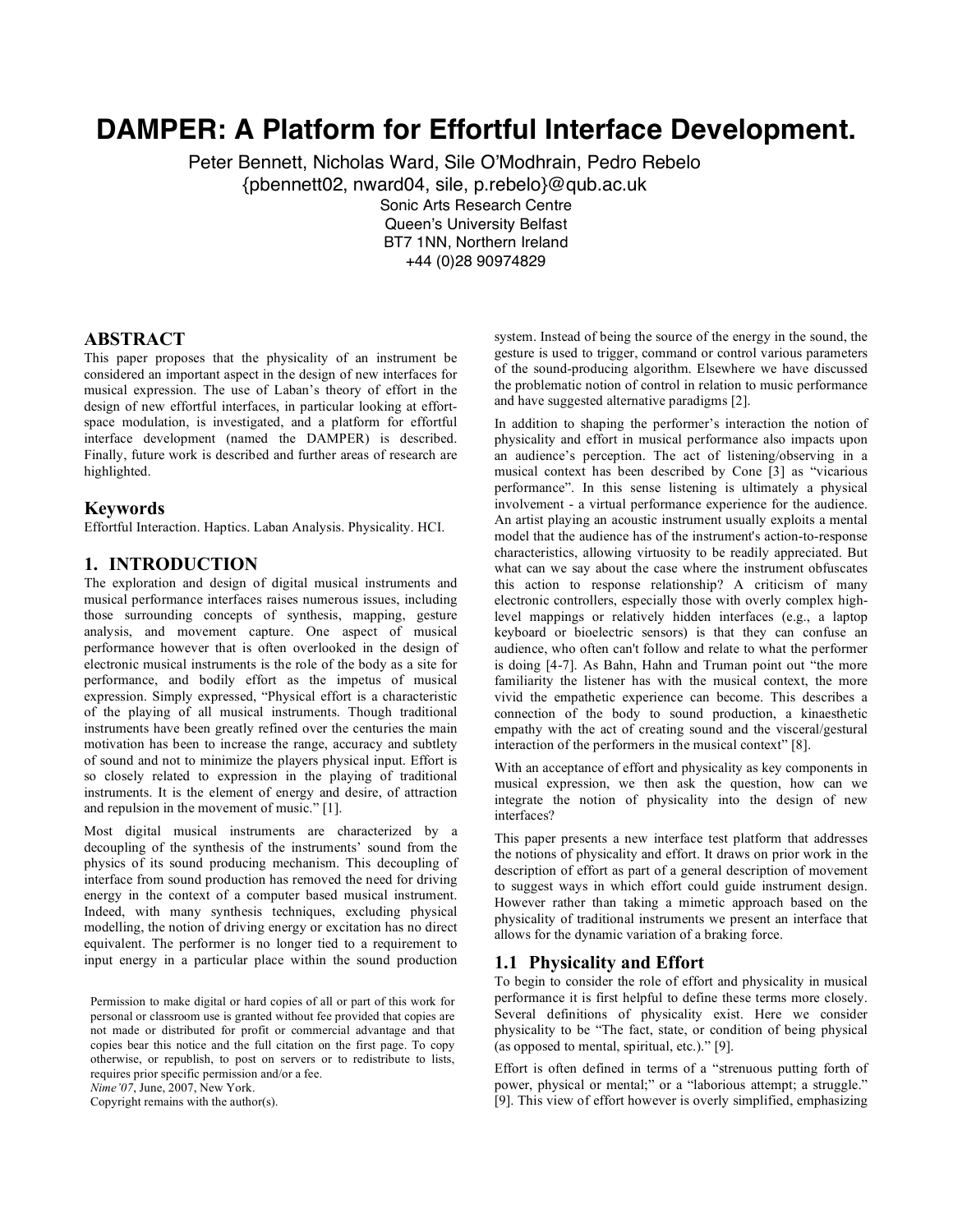a notion of some difficulty to be overcome. A more detailed insight into effort that we believe is relevant to designing an effortful interface is that of Rudolf Laban, who carried out an indepth analysis of movement in the context of manual labour [10].

## **1.2 Laban's Theory of Effort**

Laban's theory of effort gives a formalized approach to studying effort as part of a wider analysis of movement known as Laban movement analysis. Effort, or what Laban sometimes described as dynamics, is a system for understanding the more subtle characteristics about the way a movement is executed with respect to inner intention. For example, in terms of body organisation there is little difference between punching someone and reaching for an apple on a tree – both involve the extension of the arm. However, the attention to the strength, control and timing of the movement is very different. In his description of effort, Laban indicates four components that generate what is termed effort space. These are commonly referred to as Weight, Flow, Time and Space.



**Figure 1. Laban Effort Notation [11]**

Often represented in notation form (fig.1) this system allows the depiction and description of a given effort in terms of these four factors. A detailed overview of Laban's theory of effort is beyond the scope of this paper, however it is useful to explain briefly what each of the four components refers to.

Weight refers to the level of exertion involved in effort while flow refers to control. So for example the swinging of an axe would require a strong fluent effort, whereas the placing of a delicate object at an exact place would require a light bound effort. Any skilled movement is led along a definite path in space. An effort applied through a meandering path would be termed indirect whereas an effort with a straight or tightly defined path through space would be termed as direct. Finally consideration is given to the time characteristic of the effort: Sustained exertion is represented by a line parallel to fluent flow and quick exertion by a line parallel to bound flow.

**Table 1. Laban's Effort Actions**

| Laban Effort    | Time      | <b>Space</b>  | Weight |
|-----------------|-----------|---------------|--------|
| Gliding         | Sustained | <b>Direct</b> | Light  |
| Pressing        | Sustained | Direct        | Strong |
| <b>Floating</b> | Sustained | Indirect      | Light  |
| Wringing        | Sustained | Indirect      | Strong |
| Dabbing         | Ouick     | Direct        | Light  |
| Punching        | Ouick     | Direct        | Strong |
| Flicking        | Ouick     | Indirect      | Light  |
| Slashing        | Ouick     | Indirect      | Strong |

The combination of the three dimensions, Space, Weight and Time produces eight distinct types of action, commonly known as Effort Actions or Action Drive. These are shown in the table above (Table 1). With an understanding of these primitives we

can then look closer at a movement that transitions from one effort type to another in terms of a modulation of one two or three of our basic effort components, i.e. a transition from a Gliding effort to a Pressing effort would involve a change in the Weight component from light to strong. This is illustrated below in the effort-action cube (Fig.2).



## **2. BACKGROUND**

Laban Movement Analysis has been primarily used as a means of notating choreography. More recently, the extraction of Laban parameters from motion-capture data has been investigated as a means of classifying the expressive nature of motion with a view to its application in procedurally driven computer animation [12]. Other research has looked at its possible use in the description of ancillary gestures of clarinetists [13].

Our emphasis in this paper is to look at the influence of an instrument's construction upon the movement range of the performer. The construction of the instrument, its weight, degrees of freedom, sensing technologies, mapping strategies etc, define the range of movement the performer will find rewarding when playing the instrument,. Here Laban's theory of effort is used as a basis for considering movement in terms of the effort-space affordances of the instrument (using Norman's definition of affordance [14]).

# **2.1 Related Work**

The G-Sping [15] is an instrument that utilises the bending of a large spring, and was designed with the idea of incorporating physical-effort in its performance. In the discussion, the authors note that the spring stiffness requires that force be constantly applied to it in order to maintain a bent position making the instrument uncomfortable. They comment, "an instrument requiring a constant physical effort by the performer may not necessarily be desirable". It must be noted however that all movement no matter how fine requires physical effort. It is the quality of this effort not its presence or absence that varies. Examples of an interface that requires the maintenance of a constant force over a prolonged period of time are not evident in traditional acoustic instruments. Rather we see interfaces that support rhythms of force and relax. The Damper interface provides a configurable test-bed to explore the multidimensional qualitative properties of physical effort.

## **2.2 Dynamic Resistance modulation**

In considering the effort-space of an interface, we draw a distinction between the aspects of an interface that can be modulated and those that are static. Although the static aspects are important, they are the ones that have been thoroughly investigated in traditional instrument design. The aspect that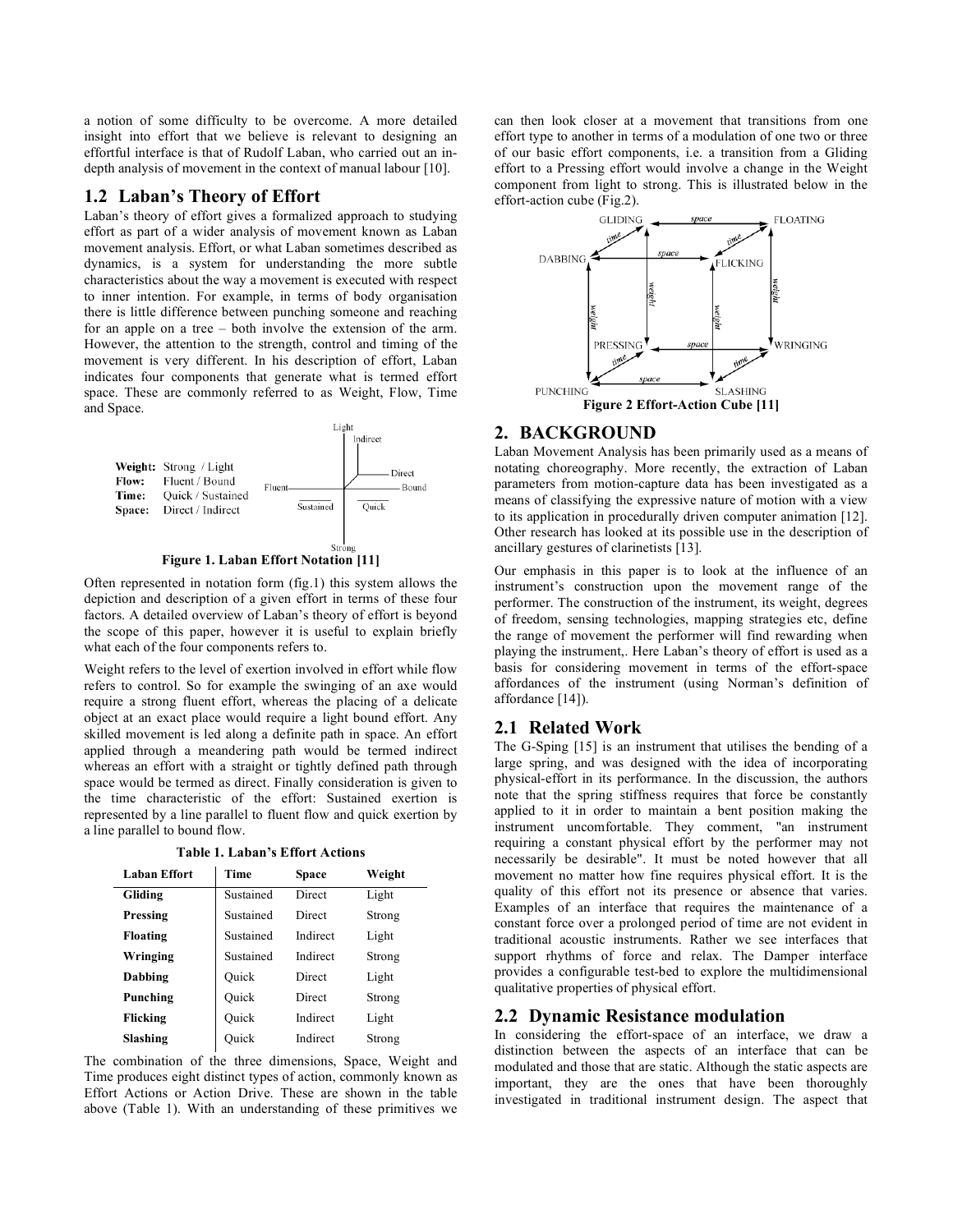interests us is the relatively unexplored area of actively modifying the physical characteristics of the interface.

To achieve effort-space modulation it has been decided to restrict the research to the particular area of dynamic resistance. This in effect allows the interface to change its resistance to the users movement and thus influence the effort-space that the interface occupies. In terms of Laban's theory, resistance modulation can be viewed as influencing the required Weight component of the effort (from strong to light) for a given movement. Indirectly however it will also influence the range of Time and Flow.

When thinking of mapping in this context it is worth considering aspects of traditional instrument performance practice that can be related to notions of dynamic resistance. Although traditional instruments do not display the types of dynamic change described above, it is worth observing how physical changes are related to changes in musical space. As guitar frets get closer together as one moves through the fret-board, the level of resistance and its relation with musical articulation varies. A clear feedback mechanism is in place here as we learn to relate high fret positions to changes in timbre. Most acoustic instruments display characteristic changes in resistance that are closely coupled with articulation and timbre.

# **3. The DAMPER**

The DAMPER interface has been created to act as a test-bed for dynamic resistance interface mappings. It is a simple one-degreeof-freedom interface consisting of two handles connected to a magneto-rheological fluid brake. The main action available to the user is the relative movement of the two handles towards and away from each other. By applying an electric current to the MRF brake the resistance to this motion can be varied. The relative position of the two handles to each other is measured using a continuous turn potentiometer. This setup is shown below (fig.3).



#### **3.1 MRF Brake**

The Magneto-Rheological Fluid brake is the key component as it allows a highly controllable damping force to be applied between the arms of the interface. The brake works by applying a current to a coil contained inside the device, hence creating a magnetic field that stiffens the magneto-rheological fluid and increases the braking force. Due to the nature of the fluid there is some residual viscosity when no control current is applied, however the leverage of the arms makes this force negligible. The maximum stated continuous braking force that can be achieved is 4Nm when 1A is applied; however it is possible to safely apply up to 1.5A as long as the signal is not continuous. The robust nature of the brake allows it to double-up as the axle holding the two arms together. The response time of the brake is relatively fast at a stated 10ms. In practice however it has been found that frequencies higher than

100Hz can be applied to the brake with the amplitude of the experienced braking force dropping off with increasing frequency.



**Figure 4. The DAMPER in the "edge-trimmer" configuration.**

## **3.2 Edge-trimmer Configuration**

In the first configuration, a force-sensing resistor (FSR) has been added to the top of one of the handles, which can be depressed using the thumb. The FSR and potentiometer are interfaced to a PC via an Arduino microcontroller board. A MaxMSP patch running on the PC uses the potentiometer signal to set the frequency and the FSR signal to set the amplitude of a rectangular wave. This wave is fed from the audio out port of the PC to the MRF brake's input via an amplifier.

The novel aspect of this configuration is that the rotation of the axel of the MRF brake, which is being switched on and off at audio frequencies, causes sufficient vibrations that with the use of a soundboard (such as a desk), the instrument can be played 'acoustically' without the need for speakers. This results in a very tight correlation between the haptic and auditory feedback, as they are produced from the same mechanical vibrations. The resulting tone of the instrument is somewhat like that of a bowed cello. It is possible in this configuration for the user to achieve a continuous pitch with a slight vibrato, by moving the handle rapidly back and forth around a fixed point. When the FSR is untouched the amplitude of the wave is set to zero and only increases as pressure is applied to the FSR. This allows the users to both turn off the volume, so that silence can be produced between notes, and increase the volume of a note as needed.

In terms of musical performance and expressivity, it is best to view the edge-trimmer as an infra instrument [17] as it fulfills the criteria of having a constrained interactive repertoire, making use of few sensors and few gestural movements, it engenders relatively simple music and finally is restricted in the possibility of virtuosity/expressivity.

#### **3.3 Stretched-String Configuration**

In the second configuration the resistance to movement is directly proportional to the angle between the handles. As the handles are moved further apart the resistance increases. A MaxMSP patch running a physical model of a string receives the position information from the potentiometer, and updates the models tension parameter. The excitation of the string model is mapped to the approximate acceleration of the handles. In this configuration, the output from the model is played over speakers, thus keeping the haptic and audio feedback disconnected.

## **4. RESULTS AND DISCUSSION**

Considering the effort space occupied by the Damper by virtue of its physical construction we see that due to its limited degree of freedom the Space component of effort is confined to being